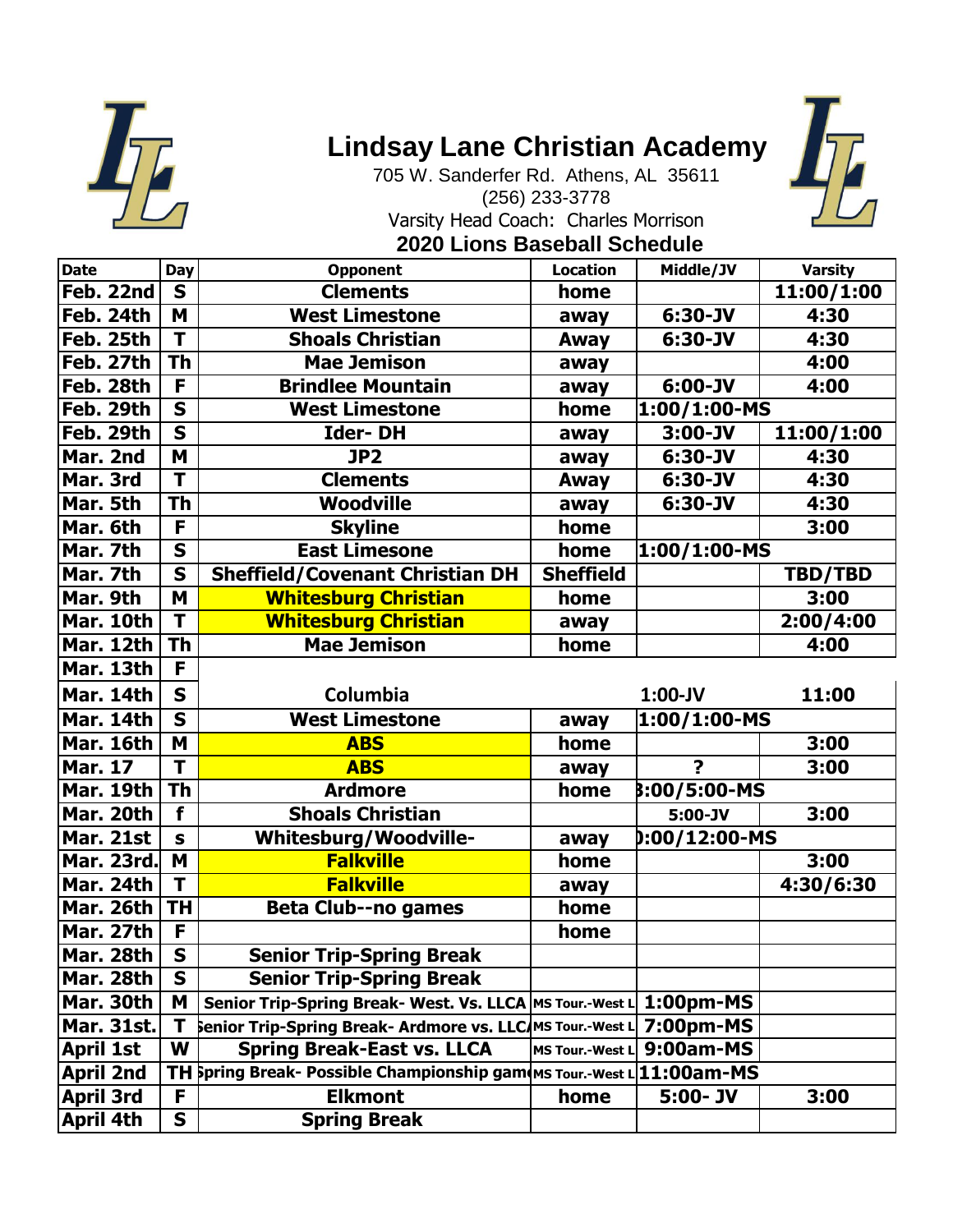| Apr. 6th      | M           | <b>St. Bernard</b>             | away       |              | 3:30       |
|---------------|-------------|--------------------------------|------------|--------------|------------|
| Apr. 7th      | Т           | <b>St. Bernard</b>             | home       |              | 3:00       |
| Apr. 9th      | <b>TH</b>   | <b>Brindlee Mountain</b>       | home       | $5:30 - JV$  | 3:30       |
| April 10th    | F           | <b>Ardmore</b>                 | away       | 5:00/7:00-MS |            |
| April 10th    | F           | <b>Columbia</b>                | home       | $6:00 - JV$  | 4:00       |
| April 11th    | $\mathbf S$ | <b>West Limestone</b>          | home       | $1:00-JV$    | 11:00      |
| April 13th    | M           | <b>Woodville</b>               | home       | $6:00 - JV$  | 4:00       |
| April 14th    | T           | <b>Skyline</b>                 | away       |              | 4:30       |
| April 16th TH |             | JP2                            | home       | $5:30 - JV$  | 3:30       |
| April 17th    | F           | <b>First Round of Playoffs</b> | <b>TBD</b> |              | <b>TBD</b> |
| April 18th    | S           | First Round of Playoffs        | <b>TBD</b> |              | <b>TBD</b> |
| April 24th    | F           | 2nd Round of Playoffs          | <b>TBD</b> |              | <b>TBD</b> |
| April 25th    | S           | 2nd Round of Playoffs          | <b>TBD</b> |              | <b>TBD</b> |
| May 1st       | F           | 3rd Round of Playoffs          | <b>TBD</b> |              | <b>TBD</b> |
| May 2nd       | S           | 3rd Round of Playoffs          | <b>TBD</b> |              | <b>TBD</b> |
|               |             |                                |            | 31 games     | 34 games   |

**Athletic Director- Megan Ellison Varsity Assistant Coach/ JV Head Coach: Scott Jackson Varsity Assistand Coach: James Wimberly MS Head Coach- Jay Looney**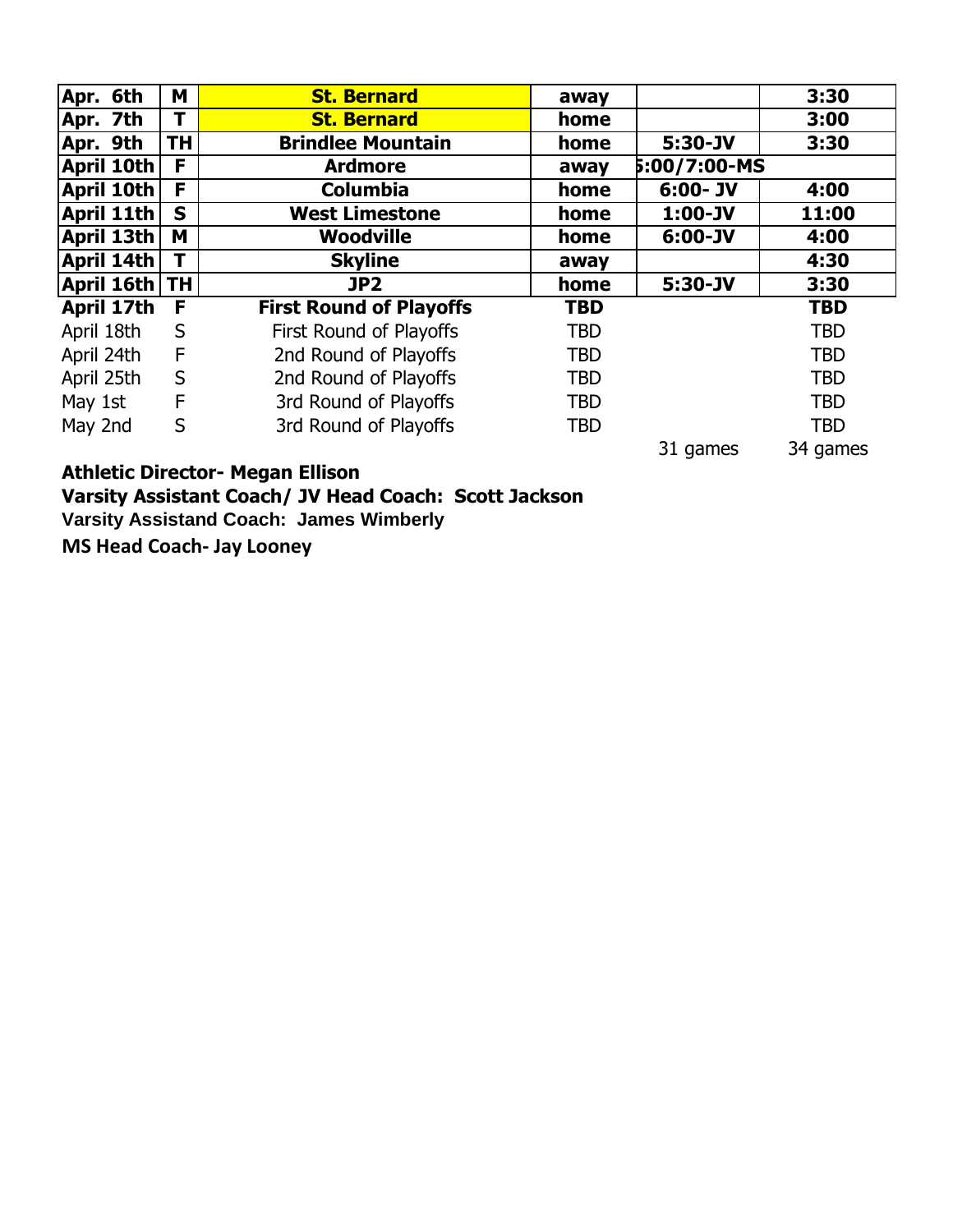| <b>Dismissal</b> |                            |
|------------------|----------------------------|
|                  |                            |
|                  |                            |
|                  |                            |
|                  |                            |
|                  |                            |
|                  |                            |
|                  |                            |
|                  |                            |
|                  |                            |
|                  |                            |
|                  |                            |
|                  |                            |
|                  |                            |
|                  |                            |
|                  | March 8th-Daylight savings |
|                  |                            |
|                  |                            |
|                  |                            |
|                  |                            |
|                  |                            |
|                  |                            |
|                  |                            |
|                  |                            |
|                  |                            |
|                  | Tanner cancelled           |
|                  |                            |
|                  |                            |
|                  |                            |
|                  |                            |
|                  |                            |
|                  | Shoals rescheduled         |
|                  |                            |
|                  |                            |
|                  |                            |
|                  |                            |
|                  |                            |
|                  |                            |
|                  |                            |
|                  |                            |